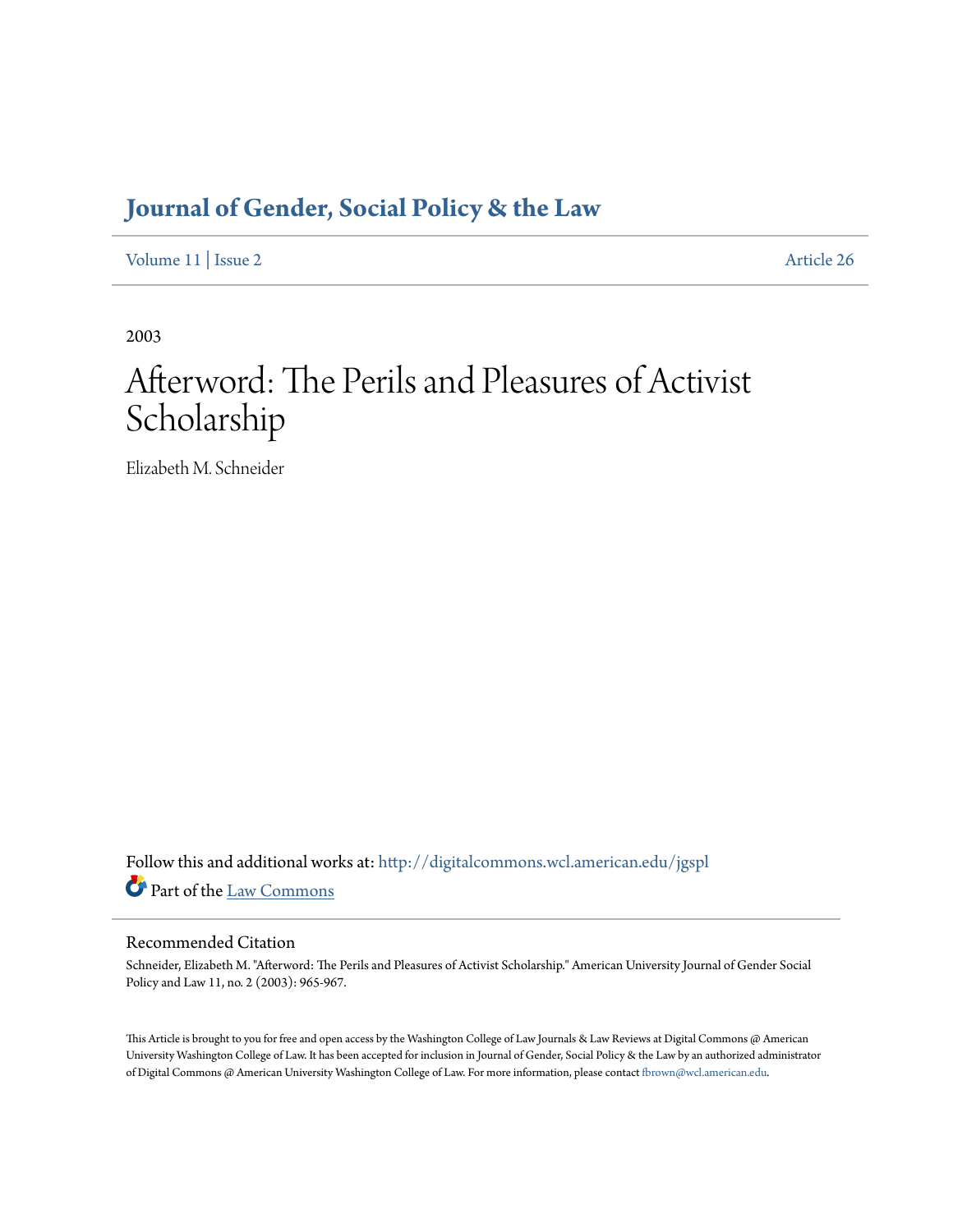## AFTERWORD: THE PERILS AND PLEASURES OF ACTIVIST **SCHOLARSHIP**

### ELIZABETH M. SCHNEIDER\*

There are many things I want to say in closing this amazing volume. A book like Battered Women and Feminist Lawmaking is an enormous project. The book took me almost ten years to complete. At many times I could not work on it and was not sure why I had undertaken it. Writing is always hard-we who write as a necessary part of our work as academics, or as "public intellectuals", frequently minimize this. We admit it to others in personal conversations, but we do not much talk about it publicly. It is lonely and frustrating, and it is difficult to find the time and energy to focus on ideas in the midst of so many pressing, and often conflicting, professional responsibilities. I know that I was only able to finish the book because four of my women colleagues at Brooklyn Law School-Stacy Caplow, Susan Herman, Nan Hunter and Minna Kotkin-and several years ago I formed a "writing buddies" group that met regularly. They truly spurred me on, encouraged me, read and critiqued drafts, and gave me a place to talk about the difficulties and logistics of writing.

There are two issues that I want to discuss in these final pages, issues that I suspect face many of us-the special contradictions of writing about activist work and the problems of writing/scholarship as conversation. Both of these issues highlight the perils and pleasures of activist scholarship.

The first problem was one that I felt throughout the process of writing this book. Any major scholarly project requires us to make

Rose L. Hoffer Professor of Law, Brooklyn Law School. Special thanks to Ann Shalleck for all her wonderful work in putting this Symposium together, and to Dean Claudio Grossman for supporting it. Thanks to the editors of the American University Journal of Gender, Social Policy & Law for their terrific work, to the amazing group of women who participated in the Symposium and who have contributed to this issue, to Cynthia Bowman, Tom Grunfeld, Susan N. Herman, Nan Hunter, Elliott Milstein and Ann Shalleck for comments on an earlier draft, and to the Brooklyn Law School Faculty Research Program for support. This essay is based on the luncheon talk that I gave at the Symposium on April 20, 2002.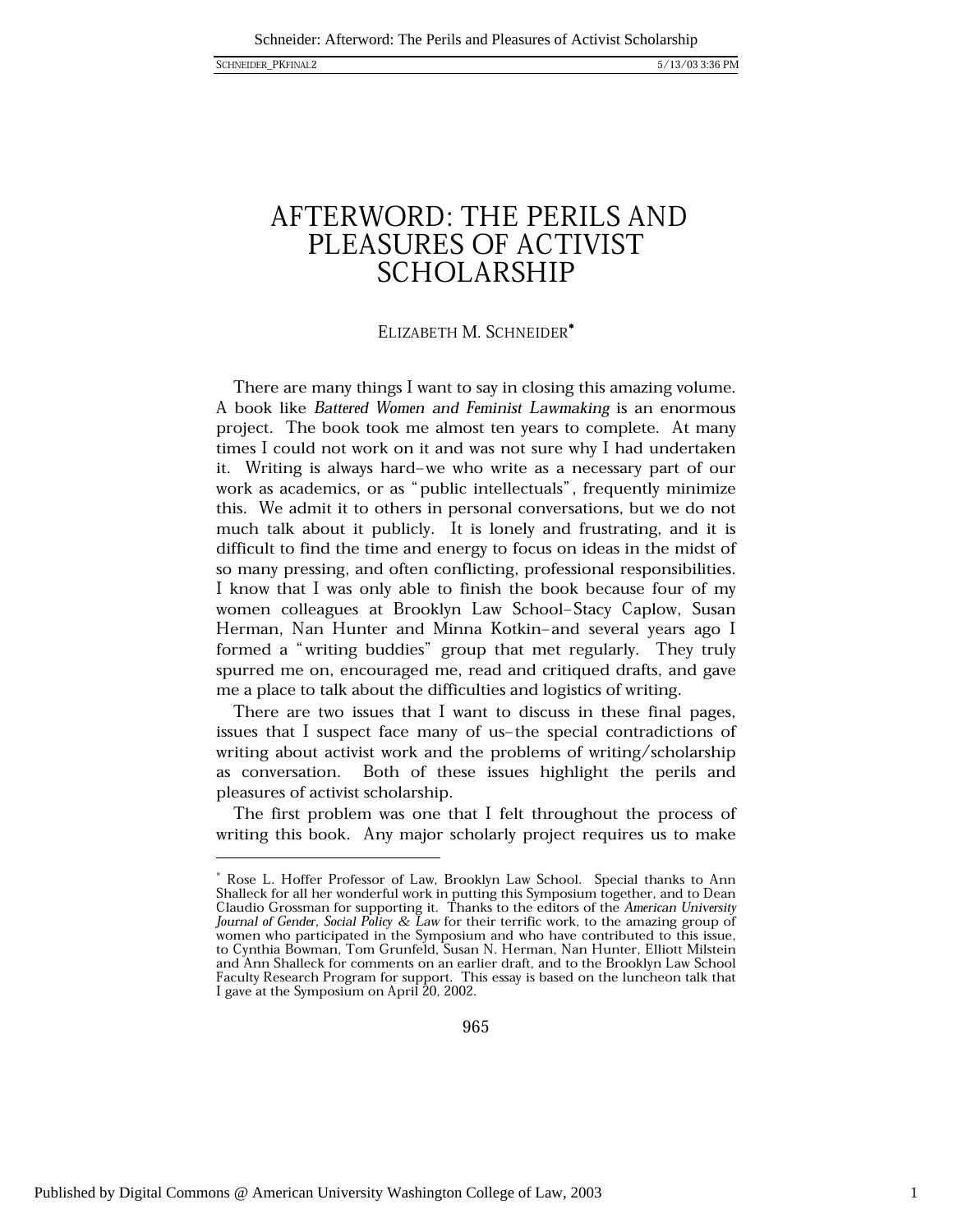#### 966 JOURNAL OF GENDER, SOCIAL POLICY & THE LAW [Vol. 11:2

hard personal/family decisions to withdraw. But during the years that I was focusing on Battered Women and Feminist Lawmaking, a book that was generated by many years of commitment and activism on women's rights and domestic violence, I had to refuse to do much activist work-participate on cases, write amicus briefs, assist with organizational work, speak at conferences-in order to find the time to write about the very things that I was saying no to. Yet this was the work, the collaboration with others toward the goal of making a difference for battered women, that had generated the ideas in the book and fed the passion for the work itself. In order to write the book, I had to cut myself off from the very work that had stimulated the book in the first place.

This was a dilemma that I experienced in many ways. Isolating myself to focus on the writing frequently felt selfish and individualistic, and, most important, counterproductive. I was most energized, as I think many of us are, by interacting and brainstorming with other people-giving us a sense of common struggle with others who share our passions and commitments. But the longer it took me to write the book, the more I felt detached from the very activist efforts that had always given me a sense of purpose and community. My hope was that this was only a temporary withdrawal and that ultimately the book would be a way of contributing to activist work in a more permanent and accessible form that would, to invoke Marge Piercy's wonderful phrase, "be of use."<sup>1</sup> The book, I told myself, was another, a different form of activism. But I had many doubts.

The second issue is the ideal of scholarship as conversation. Many of the times that I felt most stimulated to write the book were when I was at meetings with many of the contributors to this symposium-at a program that Holly Maguigan and I did for the National Clearinghouse on Defense of Battered Women many years ago, or a program at New York University Law School several years ago, or the American University Law School Women and the Law Program discussions that Ann Shalleck put together at Association of American Law Schools ("AALS") Annual Meetings, or the Law and Society panels on domestic violence in Glasgow in 1996. Then, when I was on panels or talking with other people also engaged in this work, I would feel that I really was part of a conversation, and that was the ideal of scholarship. But so many times, writing by myself, I felt that surely all of you who also are in this field would know the things I

<sup>1.</sup> Marge Piercy's poem, "To be of use," has long been an inspiration to me. To be of use, in MARGE PIERCY, CIRCLES ON THE WATER (1982).